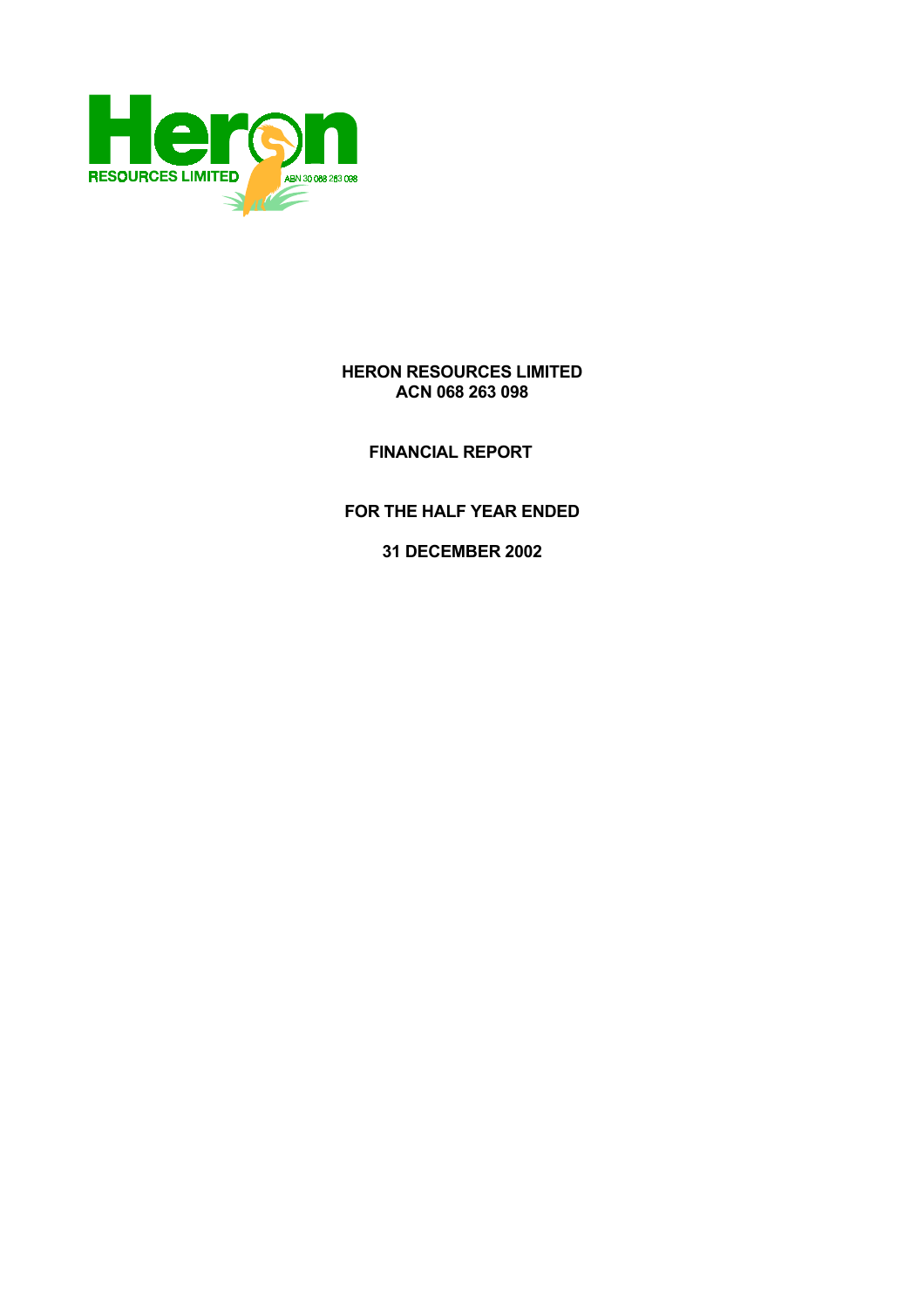### **HERON RESOURCES LIMITED**

### **FINANCIAL REPORT**

### **FOR THE HALF YEAR ENDED**

## **31 DECEMBER 2002**

| <b>CONTENTS</b>                                        | PAGE NO. |
|--------------------------------------------------------|----------|
| Directors' Report                                      | $1 - 2$  |
| <b>Consolidated Statement of Financial Performance</b> | 3        |
| <b>Consolidated Statement of Financial Position</b>    | 4        |
| <b>Consolidated Statement of Cash Flows</b>            | 5        |
| Notes to the Consolidated Financial Statements         | $6 - 7$  |
| Directors' Declaration                                 | 8        |
| Independent Review Report                              | 9        |

This interim financial report does not include all the notes of the type normally included in an annual financial report. Accordingly, this report is to be read in conjunction with the annual report for the year ended 30 June 2002 and any public announcements made by Heron Resources Limited during the interim reporting period in accordance with the continuous disclosure requirements of the Corporations Act 2001.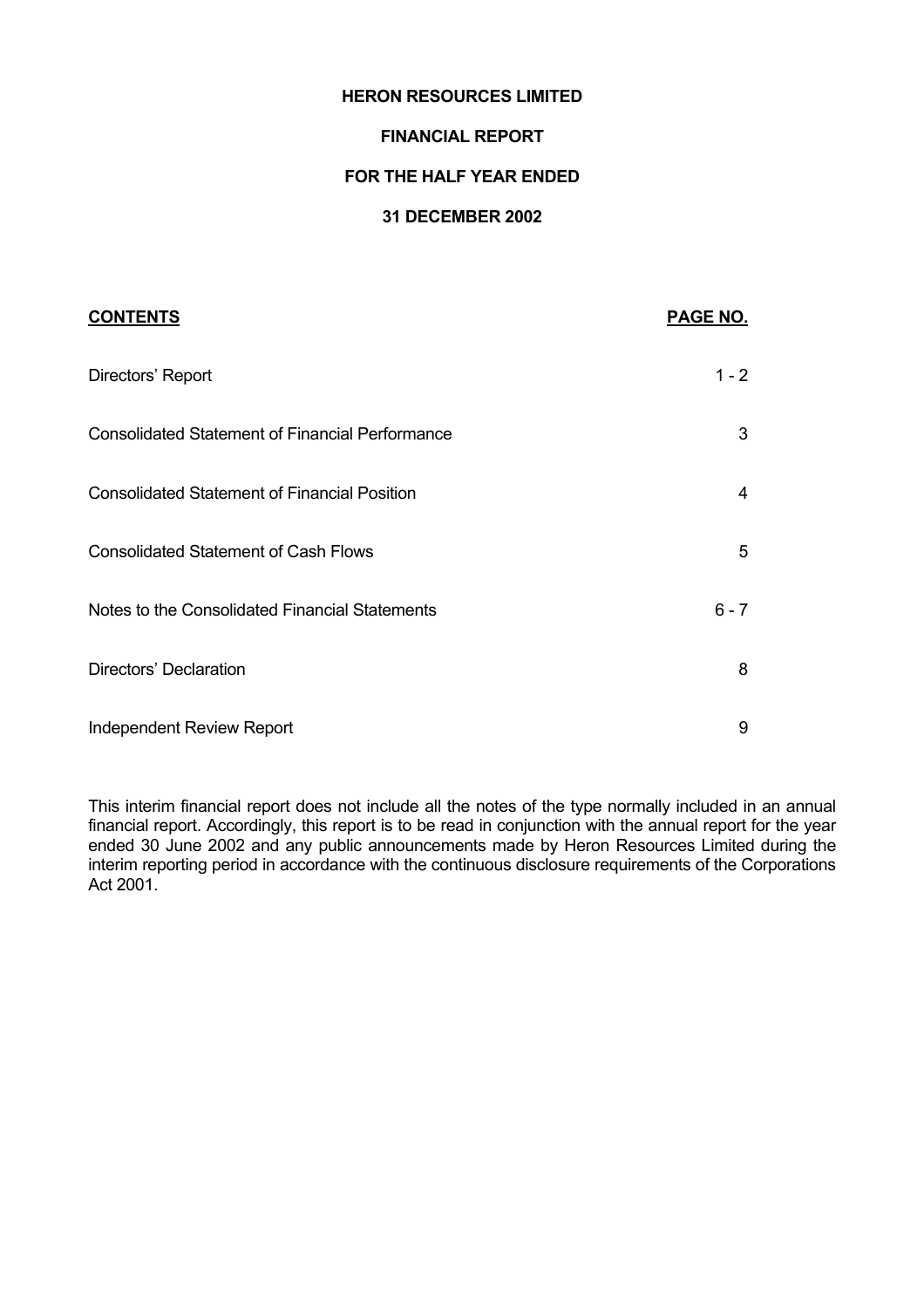## **HERON RESOURCES LIMITED DIRECTORS' REPORT FOR THE HALF YEAR ENDED 31 DECEMBER 2002**

### **DIRECTORS' REPORT**

Your Directors submit their report on the consolidated entity consisting of Heron Resources Limited ("Heron" or "the Company") and the entities it controlled at the end of, or during, the half year ended 31 December 2002.

#### **Directors**

The names of the Directors of Heron Resources Limited in office during the whole of the half year and at the date of this report are:

Craig Leslie Readhead Ian James Buchhorn Ross James Arancini

### **Review of Operations and Results**

Heron has been particularly active since June 2002 advancing the Goongarrie Nickel Project towards production and to moving towards divesting non-nickel laterite assets. The main activities and objectives of Heron may be broadly summarised as follows:

### **1 Heron Corporate**

• Heron is seeking to further divest non-nickel laterite, non-core assets, to **concentrate on future nickel laterite production**, and present the Company as a suitable vehicle for any rationalisation of the Western Australia nickel laterite industry.

Accordingly, Heron's nickel sulphide assets are being "spun off" into **Pioneer Nickel Limited**, and the gold/base metal assets into **Regent Resources Limited**. Using the 2002 spin off of Avoca Resources Limited as a working model, these two reductions of capital potentially represent additional value to Heron Shareholders.

• ASX Listing Rules and the Company's Constitution empowers the Company to sell the security holdings of any member who holds less than a marketable parcel of securities. Heron's preference is however for members to increase their Shareholding to at least 10,000 Shares, which mechanism we have just put into place. This rounding up would facilitate maximum Shareholder participation in the Pioneer and Regent proposals.

If on the other hand Shareholders wish to sell their unmarketable parcel of Shares, the Company will endeavour to arrange the sale at the prevailing market price.

With the proposed spin off of the Pioneer and Regent assets into Initial Public Offers ("IPO"), and Heron Shareholders receiving preferential entitlements or Share issues, it was felt prudent for the Company to seek the prior sale of unmarketable parcels.

• Heron has resolved to complete a small capital raising, largely predicated by the working capital requirements of the proposed Pioneer and Regent "spin-offs".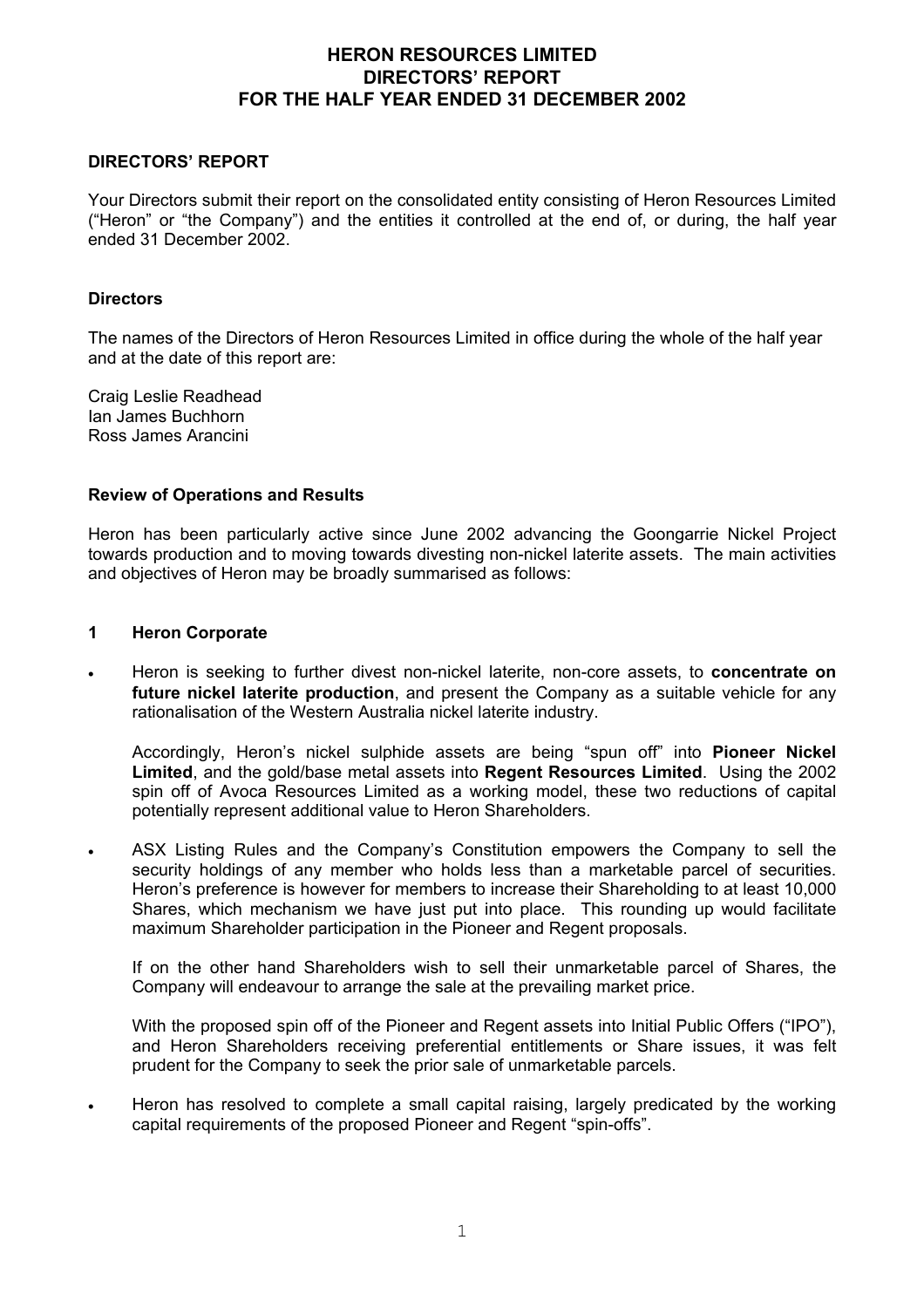## **HERON RESOURCES LIMITED DIRECTORS' REPORT FOR THE HALF YEAR ENDED 31 DECEMBER 2002**

### **2 North Kalgoorlie Nickel Project**

- Jinchuan Group Limited ("Jinchuan") is evaluating whether to commence a Feasibility Study for a standalone North Kalgoorlie Nickel Project ("NKN Project"). Management of Heron met with Jinchuan in China during late February 2003.
- The NKN Project resource target is 100 million tonne at 1.2% Ni, to produce 45,000tpa nickel-in-intermediate product for a 25 year project life, with refining at Jinchuan operations, Gansu Province, China. An operation of this scale would be within the top 10 nickel mines world-wide.

### **3 Ore Supply to Cawse**

- The world's best nickel laterite in terms of sovereign stability, infrastructure, and metallurgical performance is the Heron Goongarrie-OMG Cawse "Walter Williams Formation" laterite.
- OMG's expertise is as a nickel refiner and marketer, with only one mining operation worldwide, being Cawse. Heron's expertise is in exploration (and mining). Heron is thus keen to develop as the principal source of ore supply to Cawse.

### **4 Ore Supply to Murrin Murrin**

- Blending Goongarrie high grade 1.5% Ni goethite ore with run-of-mine Murrin Murrin clay ore could positively impact on the long term sustainability of the Murrin Murrin operation.
- Heron had discussed an ore supply proposal with Anaconda in mid 2002, which is now in abeyance.

Signed in accordance with a resolution of the Board of Directors

Avanini  $\overline{a}$ 

Ross James Arancini **Director** 

Date: 11 March 2003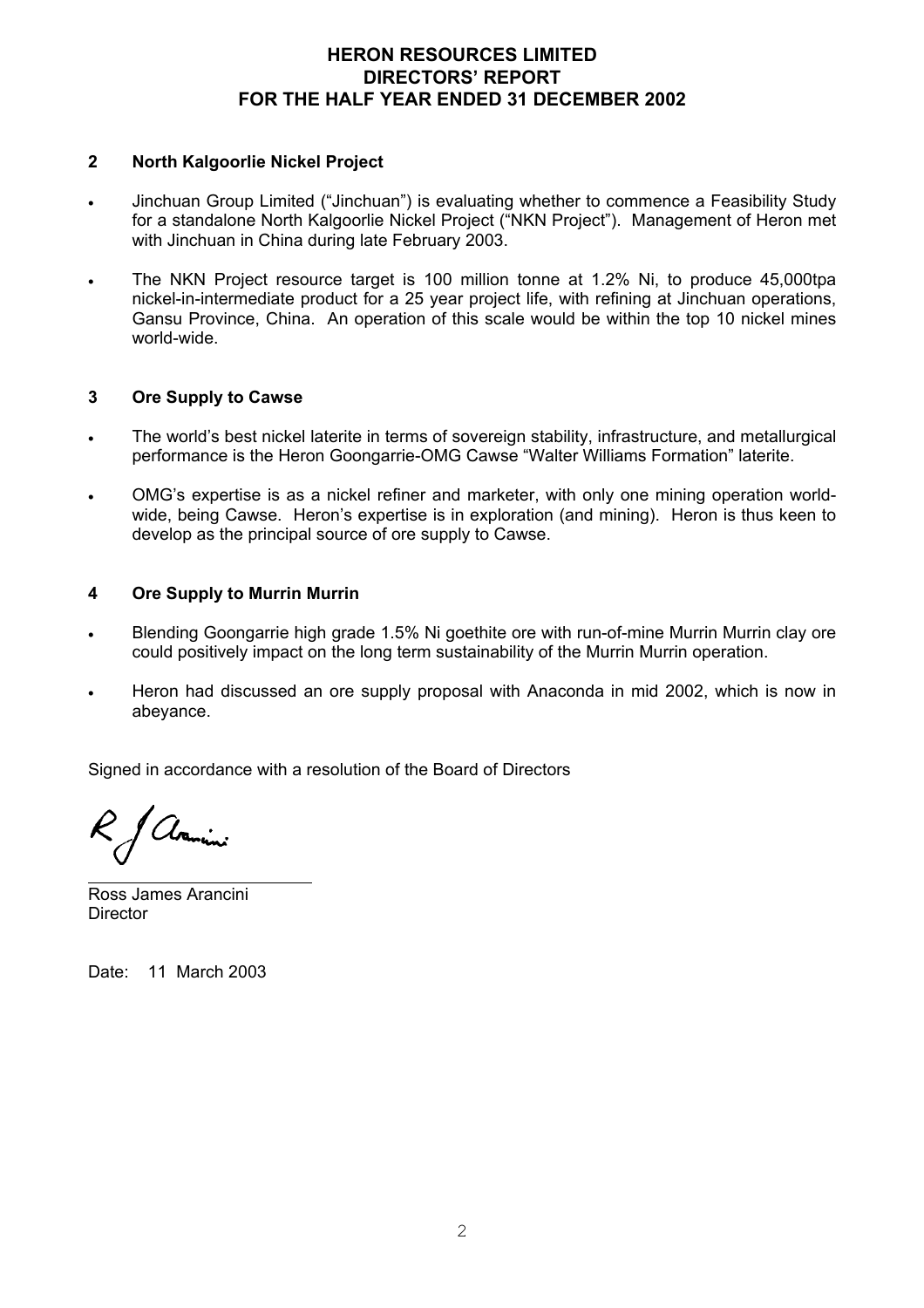# **HERON RESOURCES LIMITED CONSOLIDATED STATEMENT OF FINANCIAL PERFORMANCE FOR THE HALF YEAR ENDED 31 DECEMBER 2002**

|                                                                          | 31 Dec 2002             | 31 Dec 2001             |
|--------------------------------------------------------------------------|-------------------------|-------------------------|
| Revenue from operating activities                                        | 34,363                  | 52,625                  |
| <b>Revenue from ordinary activities</b>                                  | 34,363                  | 52,625                  |
| Depreciation and amortisation<br>Other expenses from ordinary activities | (18, 226)<br>(309, 742) | (26, 514)<br>(435, 201) |
| Loss from ordinary activities before income<br>tax expense               | (293, 605)              | (409,090)               |
| Income tax expense                                                       |                         |                         |
| <b>Net Loss</b>                                                          | (293, 605)              | (409,090)               |
| Basic earnings per share                                                 | \$(0.0028)              | \$(0.0041)              |
| Diluted earnings per share                                               | \$(0.0028)              | \$(0.0041)              |

The Consolidated Statement of Financial Performance should be read in conjunction with the accompanying notes.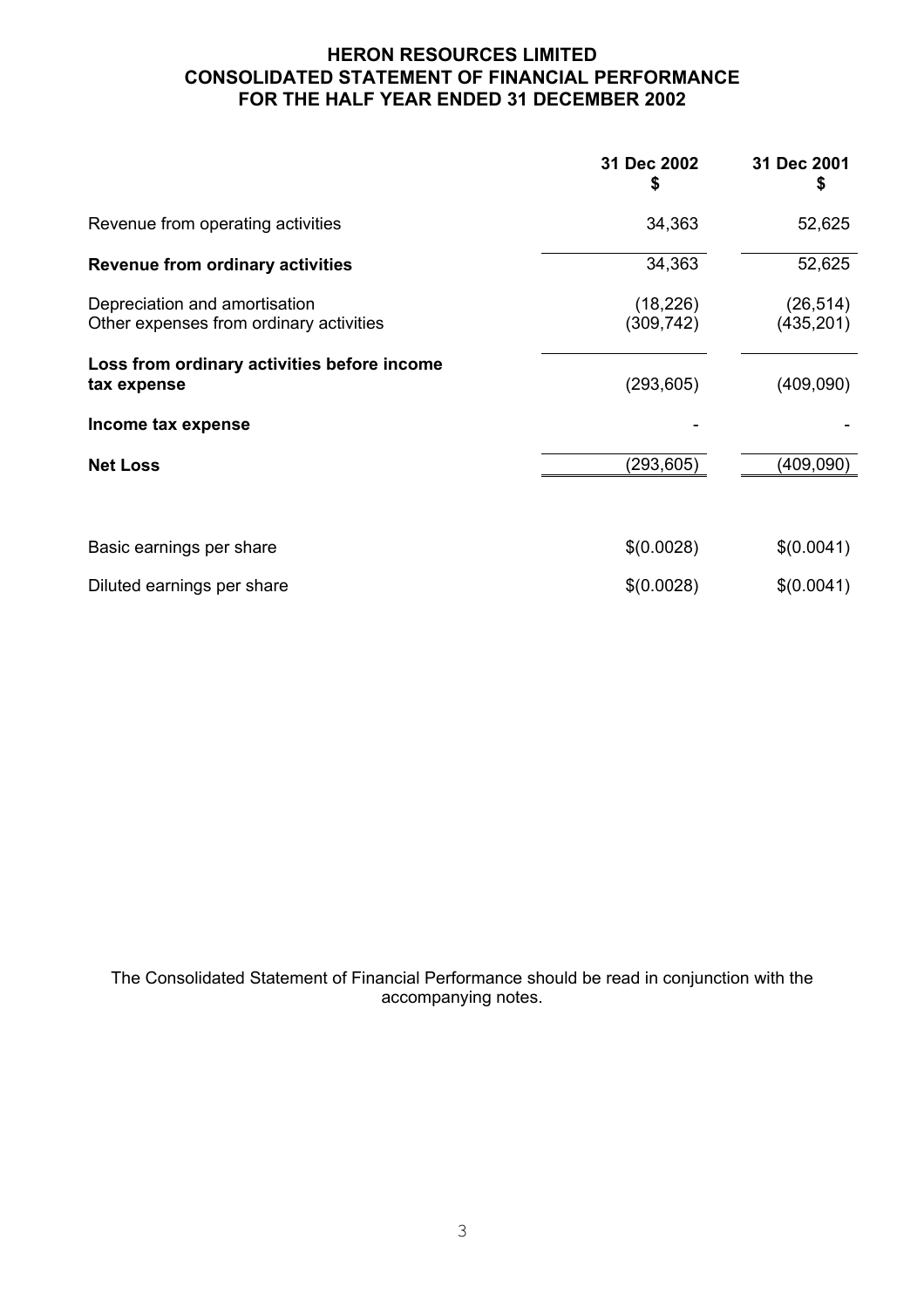# **HERON RESOURCES LIMITED CONSOLIDATED STATEMENT OF FINANCIAL POSITION AS AT 31 DECEMBER 2002**

|                                                  | 31 Dec 2002<br>\$ | 30 June 2002<br>\$ |
|--------------------------------------------------|-------------------|--------------------|
| <b>Current Assets</b>                            |                   |                    |
| Cash assets                                      | 1,146,752         | 2,126,519          |
| Receivables                                      | 58,447            | 91,431             |
| <b>Total Current Assets</b>                      | 1,205,199         | 2,217,950          |
| <b>Non-Current Assets</b>                        |                   |                    |
| Property, plant and equipment                    | 66,768            | 84,599             |
| Exploration and evaluation costs carried forward | 13,808,834        | 13,084,566         |
| <b>Total Non-Current Assets</b>                  | 13,875,602        | 13,169,165         |
| <b>Total Assets</b>                              | 15,080,801        | 15,387,115         |
| <b>Current Liabilities</b>                       |                   |                    |
| Payables                                         | 82,901            | 119,987            |
| Provisions                                       | 53,188            | 53,188             |
| <b>Total Current Liabilities</b>                 | 136,089           | 173,175            |
| <b>Non-current Liabilities</b>                   |                   |                    |
| Provisions                                       | 24,377            |                    |
| <b>Total Non-current Liabilities</b>             | 24,377            |                    |
| <b>Total Liabilities</b>                         | 160,466           | 173,175            |
| <b>Net Assets</b>                                | 14,920,335        | 15,213,940         |
|                                                  |                   |                    |
| <b>Equity</b><br>Contributed equity              | 24, 242, 276      | 24, 242, 276       |
| <b>Accumulated losses</b>                        | (9,321,941)       | (9,028,336)        |
| <b>Total Equity</b>                              | 14,920,335        | 15,213,940         |

The Consolidated Statement of Financial Position should be read in conjunction with the accompanying notes.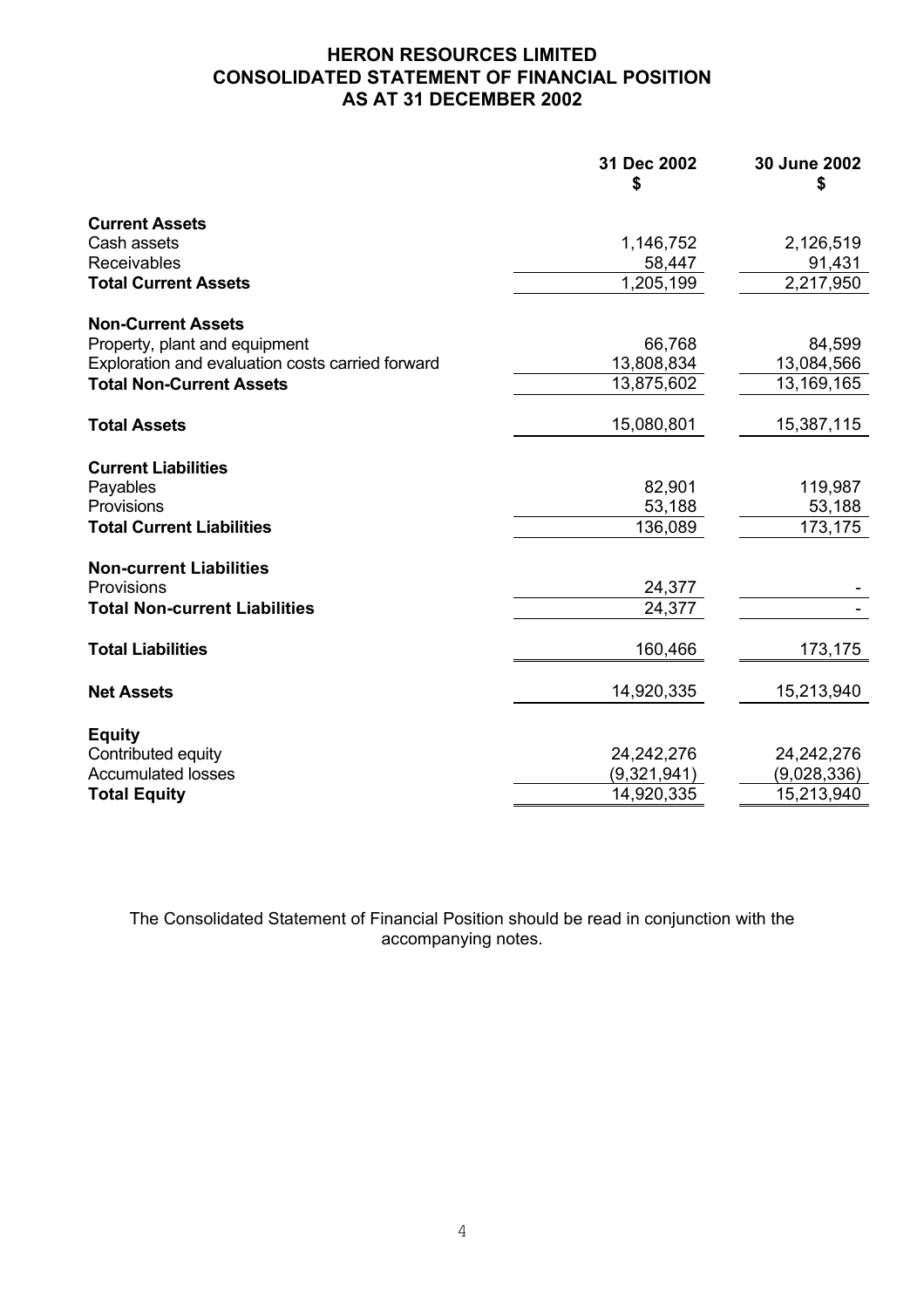# **HERON RESOURCES LIMITED CONSOLIDATED STATEMENT OF CASH FLOWS FOR THE HALF YEAR ENDED 31 DECEMBER 2002**

|                                                | 31 Dec 2002<br>S | 31 Dec 2001<br>S |
|------------------------------------------------|------------------|------------------|
| Cash flows from operating activities           |                  |                  |
| Payments for administration expenses           | (253, 887)       | (479, 691)       |
| Goods and services tax (net movement)          | (13, 671)        | 4,369            |
| Interest received                              | 34,942           | 52,625           |
| Net cash from / (used in) operating activities | (232,616)        | (422, 697)       |
| Cash flows from investing activities           |                  |                  |
| <b>Exploration expenditure</b>                 | (750, 287)       | (1,504,834)      |
| Payments for plant and equipment               | (395)            | (54, 672)        |
| Net cash from / (used in) investing activities | (750, 682)       | (1,559,506)      |
| Cash flows from financing activities           |                  |                  |
| Proceeds from issue of shares                  |                  | 1,040,000        |
| Unsecured loan repayment                       | 3,531            |                  |
| Capital raising expenses                       |                  | (5,598)          |
| Net cash from / (used in) financing activities | 3,531            | 1,034,402        |
| Net increase / (decrease) in cash held         | (979, 767)       | (947, 801)       |
| Cash at the beginning of the reporting period  | 2,126,519        | 3,130,967        |
| Cash at the end of the reporting period        | 1,146,752        | 2,183,166        |

The Consolidated Statement of Cash Flows should be read in conjunction with the accompanying notes.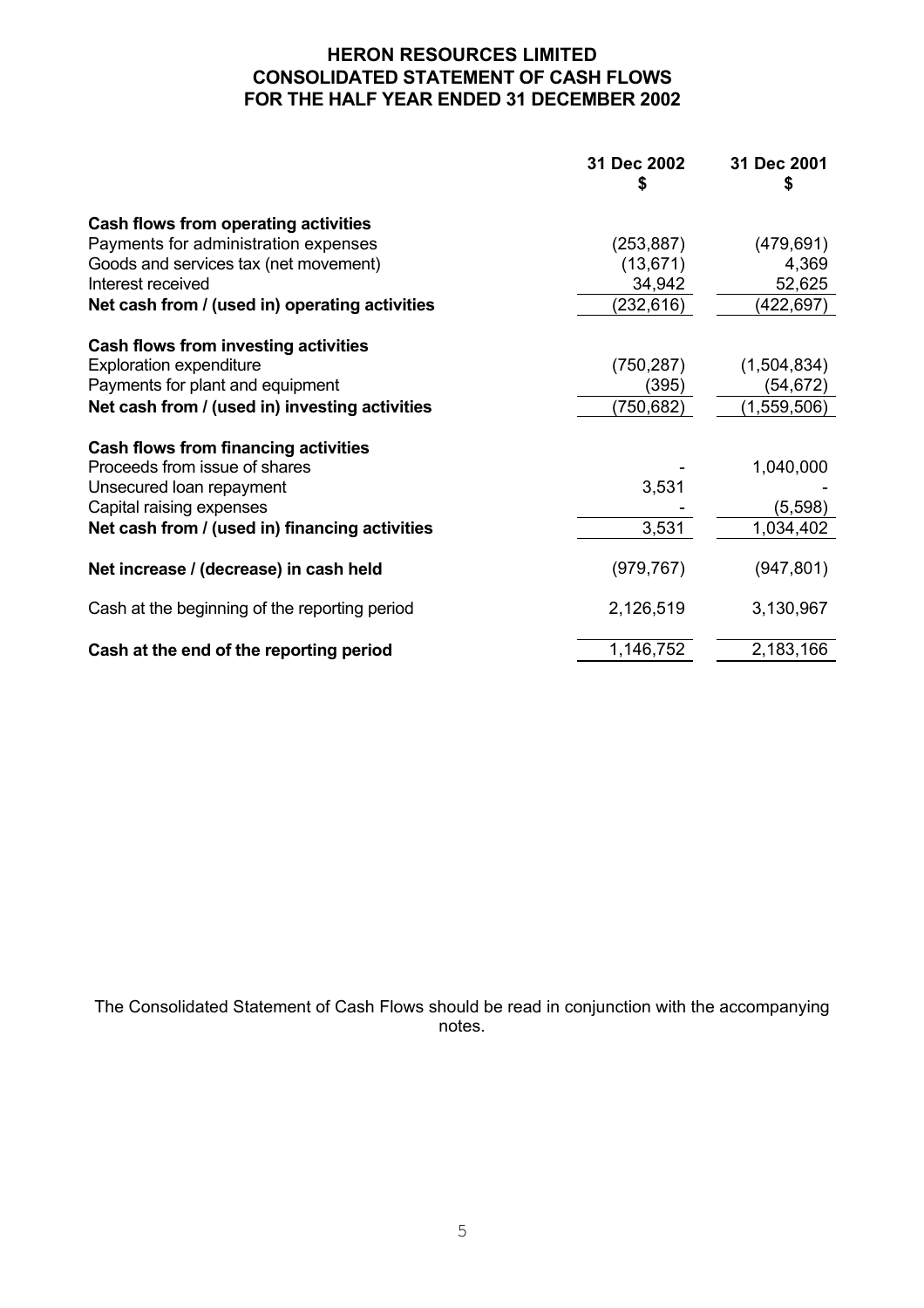## **HERON RESOURCES LIMITED NOTES TO THE CONSOLIDATED FINANCIAL STATEMENTS FOR THE HALF YEAR ENDED 31 DECEMBER 2002**

### **NOTE 1 SUMMARY OF SIGNIFICANT ACCOUNTING POLICIES**

### **(a) Basis of accounting**

This general purpose financial report for the interim half year reporting period ended 31 December 2002 has been prepared in accordance with Accounting Standard AASB 1029: Interim Financial Reporting, other professional reporting requirements (Urgent Issues Group Consensus Views), other authoritative pronouncements of the Australian Accounting Standards Board and the Corporations Act 2001.

The interim financial report does not include all the notes of the type normally included in an annual financial report. Accordingly, this report is to be read in conjunction with the annual report for the year ended 30 June 2002 and any public announcements made by Heron Resources Limited during the interim reporting period in accordance with the continuous disclosure requirements of the Corporations Act 2001.

The accounting policies adopted are consistent with those of the previous financial year and corresponding interim reporting period unless stated otherwise.

## **NOTE 2 DIVIDENDS**

No dividends have been paid or proposed during or since the end of the half year.

### **NOTE 3 EARNINGS PER SHARE**

The number of shares on issue at the end of the half year, and used in the calculation of basic earnings per share, was 105,158,727. The 5,170,000 options on issue as at the end of the half year have no dilutive effect.

### **NOTE 4 SEGMENT INFORMATION**

The consolidated entity operates within the mineral exploration industry in Western Australia.

### **NOTE 5 SUBSEQUENT EVENTS**

Other than noted below, there are no matters or circumstances that have arisen since the end of the half year which significantly affect, or may significantly affect, the state of affairs or operations of the consolidated entity subsequent to the half year ended 31 December 2002.

During February 2003 Heron Resources Limited allotted and issued 3,200,000 shares at \$0.163 each raising \$521,600 to be used for additional working capital.

Pioneer Nickel Limited, wholly owned by Heron Resources Limited, was incorporated in January 2003 for the purpose of "spinning off" Heron's Nickel Sulphide assets.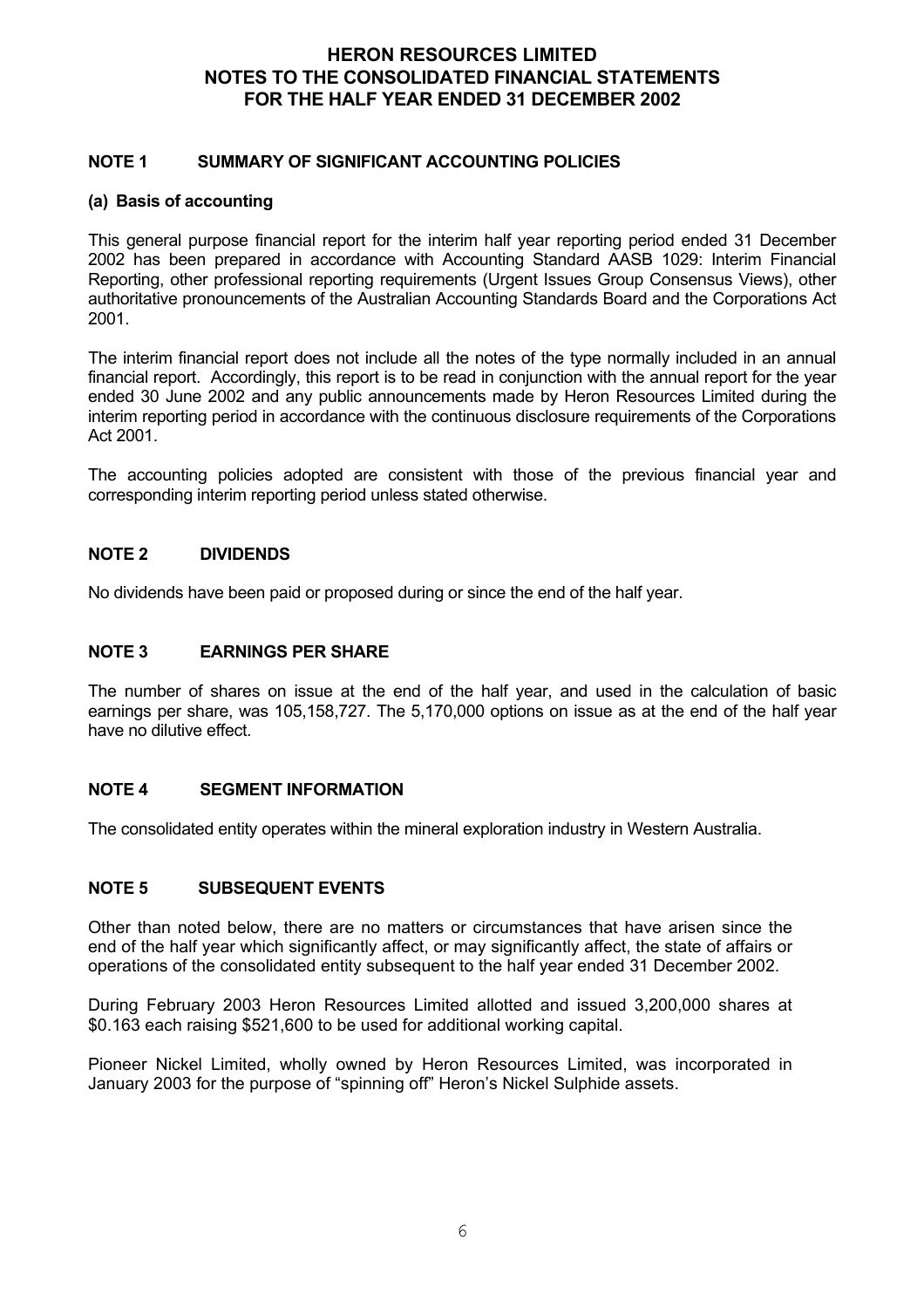## **HERON RESOURCES LIMITED NOTES TO THE CONSOLIDATED FINANCIAL STATEMENTS FOR THE HALF YEAR ENDED 31 DECEMBER 2002**

The recently enacted taxation consolidation regime applies to the group. The legislation allows a group of wholly owned Australian resident entities to consolidate and be treated as a single entity for taxation purposes. The group intends to divest itself of its subsidiary companies and hence does not intend to elect to be treated as a consolidated entity for taxation purposes.

## **NOTE 6 CONTINGENT LIABILITIES**

Native title claims have been made with respect to areas which include tenements in which the consolidated entity has interests. The consolidated entity is unable to determine the prospects for success or otherwise of the claims and, in any event, whether or not and to what extent the claims may significantly affect the consolidated entity or its projects. Agreement is being reached with native title claimants regarding certain areas in which the consolidated entity has interests.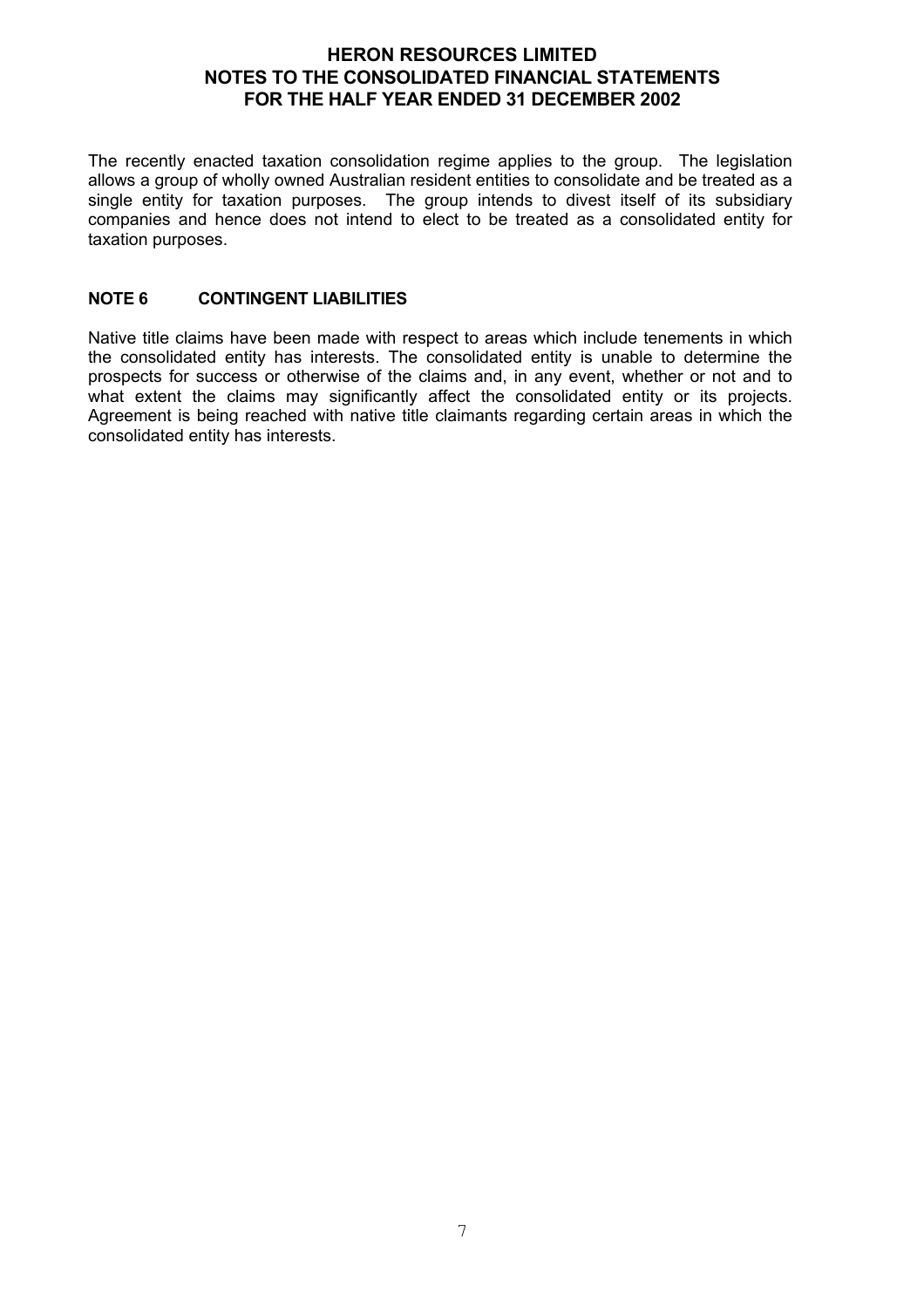## **DIRECTORS' DECLARATION**

The Directors declare that:

In the opinion of the Directors:

- 1. the financial statements and associated notes comply with Accounting Standards, the Corporations Regulations 2001 and other mandatory professional reporting requirements;
- 2. the financial statements and associated notes give a true and fair view of the consolidated entity's financial position as at 31 December 2002 and of its performance, as represented by the results of its operations and its cash flows for the half year ended on that date; and
- 3. there are reasonable grounds to believe that Heron Resources Limited will be able to pay its debts as and when they become due and payable.

This declaration is made in accordance with a resolution of the Directors.

& Avanini

Ross James Arancini **Director** 

Date: 11 March 2003